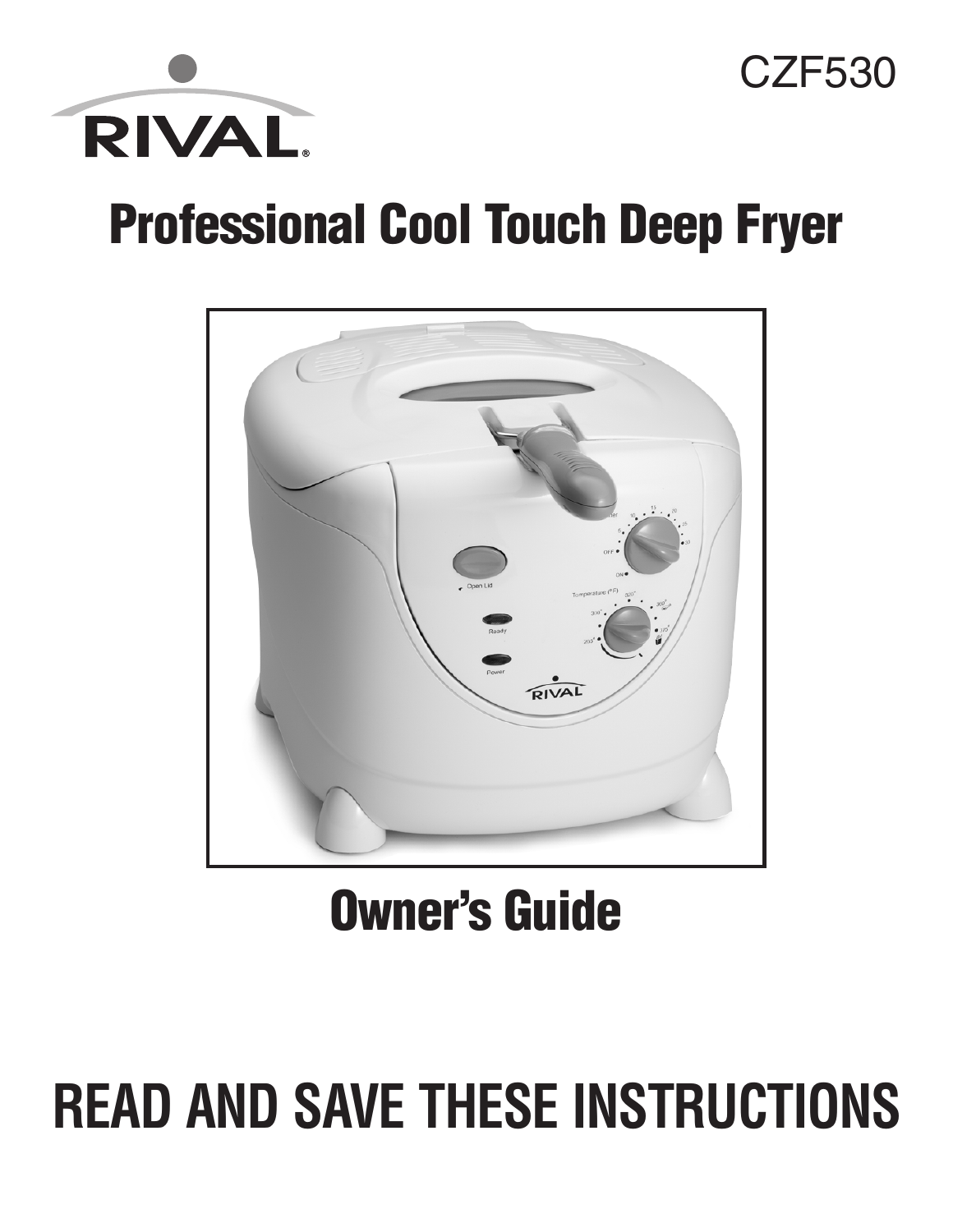# **IMPORTANT SAFEGUARDS**

#### **When using electrical appliances, basic safety precautions should always be followed, including the following:**

- 1. Read all instructions before using.
- 2. Do not touch hot surfaces. Use handles or knobs.
- 3. To protect against risk of fire, electric shock, and personal injury do not immerse control panel assembly, cord or plugs in water or other liquids.
- 4. Close supervision is necessary when Deep Fryer is used by or near children. Children should not use this appliance.
- 5. Unplug from outlet when not in use, before putting on or taking off parts and before cleaning. Allow to cool before putting on or taking off parts, and before cleaning appliance.
- 6. Do not operate any appliance with a damaged cord or plug, or after the appliance malfunctions or has been dropped or damaged in any manner. Contact Customer Service (see warranty) for examination, repair, or electrical or mechanical adjustment.
- 7. The use of accessory attachments not recommended by Rival ® may cause injury.
- 8. Do not use outdoors.
- 9. Do not let cord hang over edge of table or countertop, or touch hot surfaces including the stove.
- 10. Do not place on or near a hot gas or electric burner, or in a heated oven.
- 11. Extreme caution must be used when moving fryer containing hot oil. Always use oven mitts or hot pads.
- 12. Always attach plug to appliance first, then plug AC cord into the wall outlet. To disconnect, turn control to OFF, then remove AC cord from wall outlet.
- 13. Do not use appliance for other than intended use.
- 14. Be sure handle is properly assembled to basket and locked in place. (See detailed assembly instructions)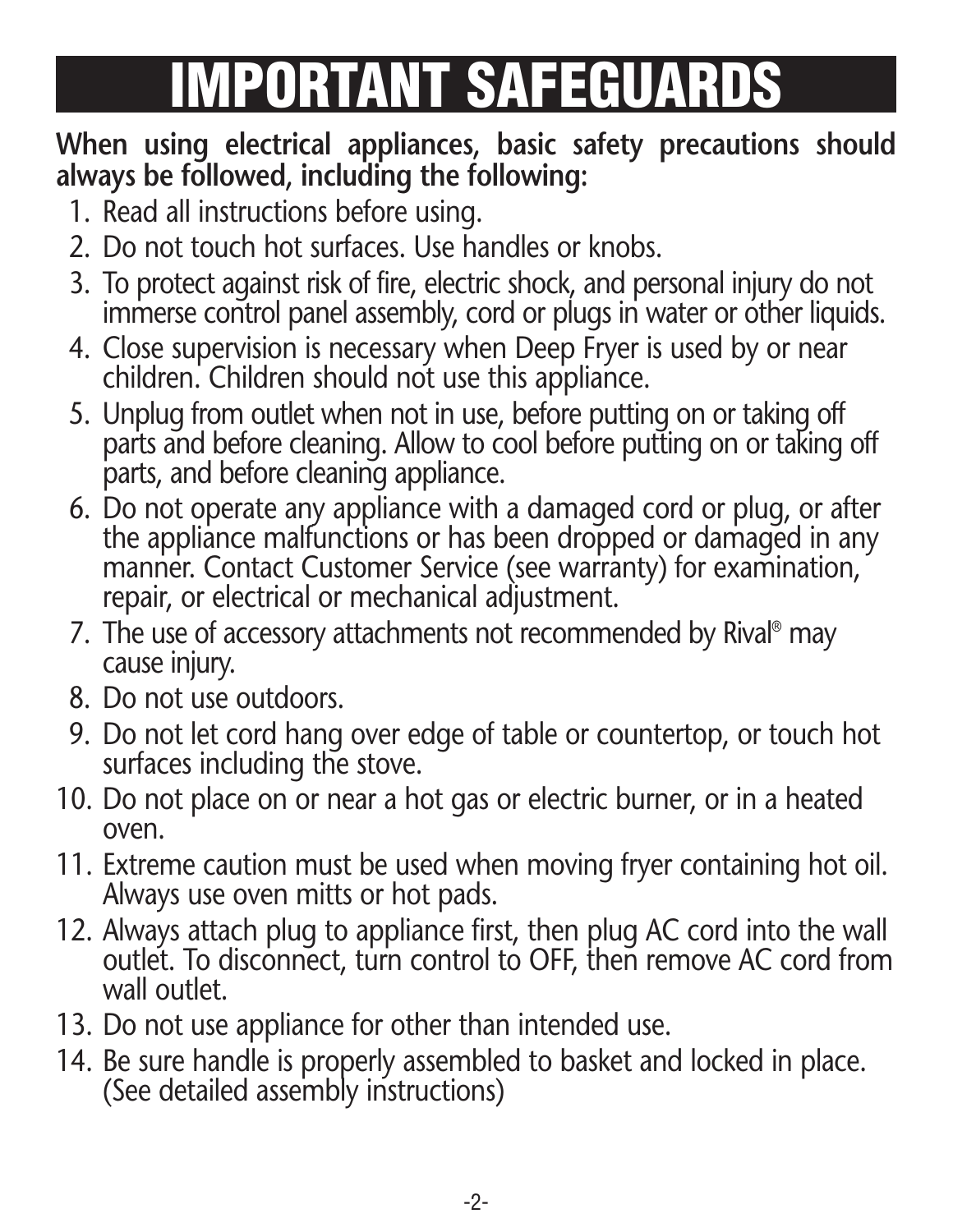## **SAME THESE INSTRUCT**

This appliance is for **HOUSEHOLD USE ONLY.** This Deep fryer is equipped with Rival's exclusive SureRELEASE™ Power Cord System, which includes a detachable magnetic cord designed to separate from the unit when certain amounts of force are applied. (See details on pg.6 for instructions on proper usage of the SureRELEASE™ magnetic cord.)

A short power supply cord is provided to reduce the risk resulting from becoming entangled in or tripping over a longer cord. WARNING: Do not use an extension cord.

No user-serviceable parts inside. Do not attempt to service this product.

#### **POLARIZED PLUG**

This appliance has a polarized plug, (one blade is wider than the other). As a safety feature to reduce the risk of electrical  $\sum$  shock, this plug is intended to fit in a polarized outlet only one way. If the plug does not fit fully in the outlet, reverse the plug. If it still does not fit, contact a qualified electrician. Do not attempt to defeat this safety feature or modify the plug in any way. If the plug fits loosely into the AC outlet or if the AC outlet feels warm do not use that outlet.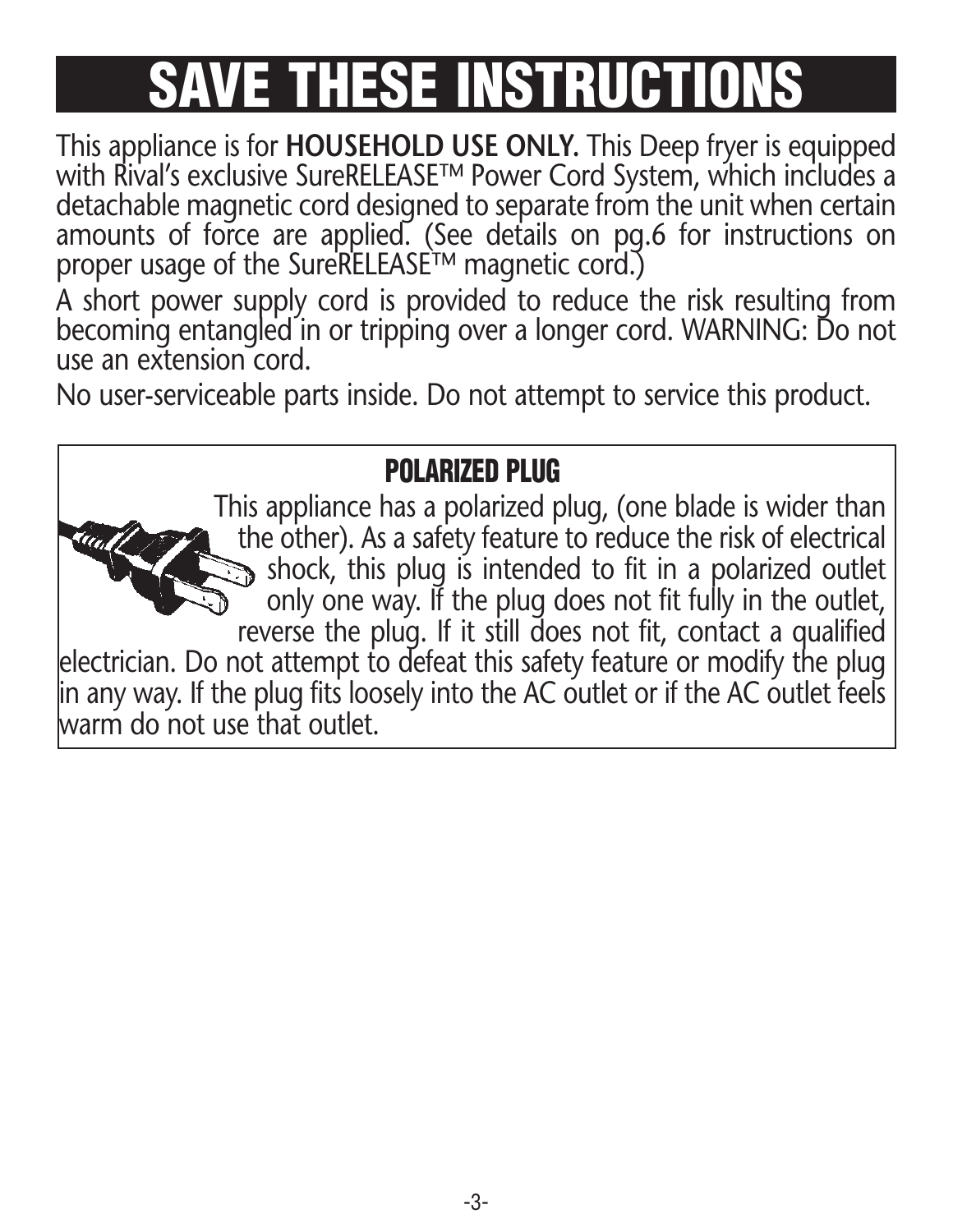#### **KNOW YOUR DEEP FRYER**

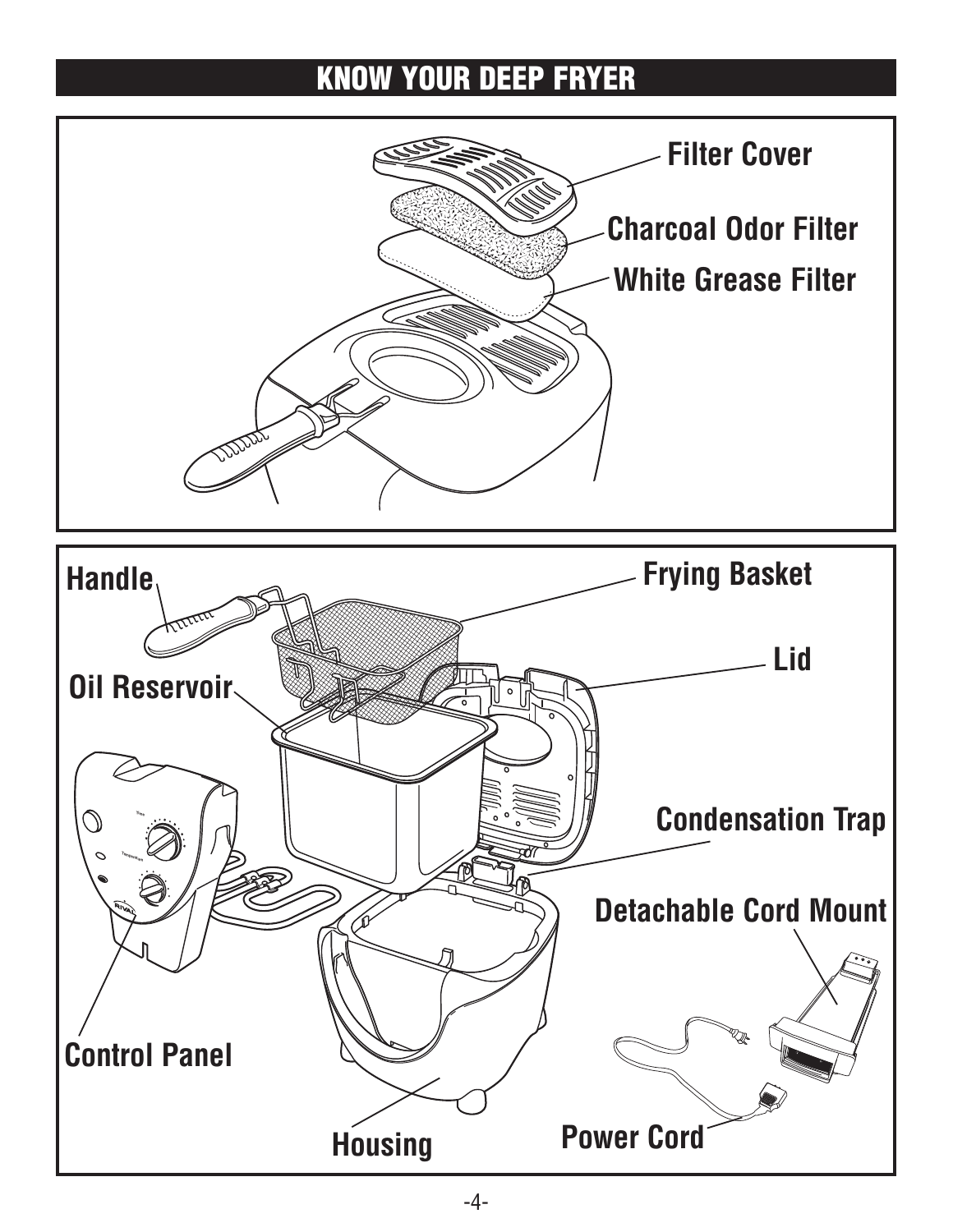#### **PREPARING YOUR DEEP FRYER FOR USE**

Prior to first use, remove all packaging materials from the exterior and interior of the fryer. Make sure the fryer is unplugged. Wash the Frying Basket and removable Oil Reservoir in hot soapy water. Gently wipe the Cool-Zone Heating Element with a damp cloth. Dry all parts thoroughly. See CARE AND CLEANING section.

**CAUTION:** Do not immerse cord, plugs or control panel assembly in water.

#### **TIPS FOR DEEP FRYING**

- Fill the unit with oil between the maximum and minimum capacity lines only.
- Do not over fill the basket. To achieve quality results deep frying food needs to be surrounded by oil. Too much food causes the oil temperature to drop, resulting in "soggy" food. Food should be no higher than the top of the basket.
- Be sure that all ice crystals are removed from the food and food is completely dry. Excessive water and ice can cause the oil to splatter and/or overflow.
- Coated foods (bread crumbs, batters, etc.) are best for deep frying. The coating acts as a protective layer keeping food moist on the inside and crisp on the outside.
- For best results, defrost frozen foods for 20 minutes prior to frying.
- Fry foods at the correct temperature for best results. This will prevent burning and give you even colored, crispy food.
- Prepackaged frozen, cooked chicken, may cook faster than uncooked food.
- For even cooking, shake basket half way through cooking time.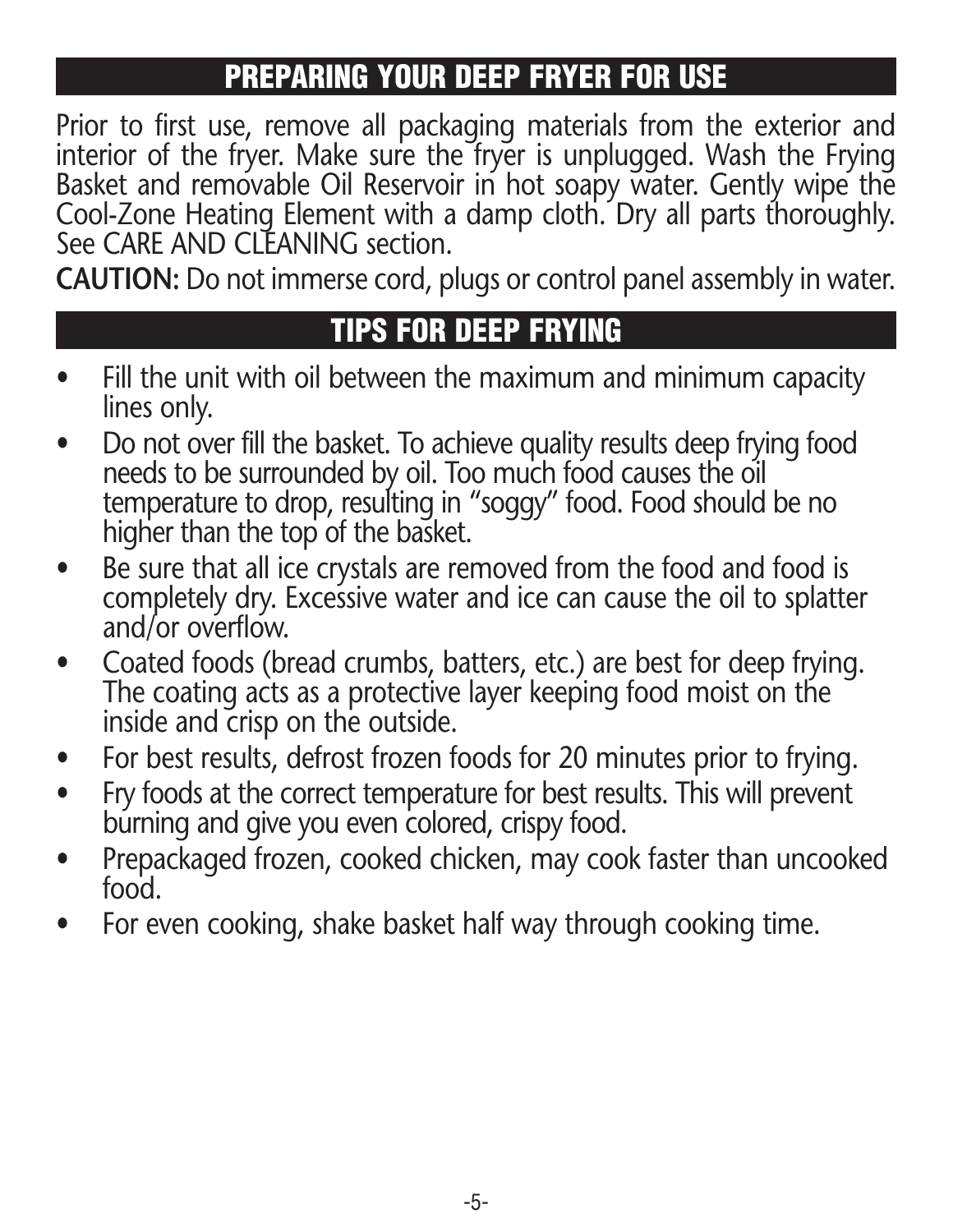#### **USING YOUR DEEP FRYER**

**NOTE:** Never turn on the fryer with an empty Oil Reservoir. Always use your fryer on a flat, heat resistant surface.

- 1. Attach magnetic end of SureRELEASE™ cord assembly directly to the fryer. **This should be done prior to plugging the cord into the wall outlet.** The magnetic end of the cord is designed only to go on one way. Be sure the side stating "THIS SIDE UP" is facing up.
- 2. Open Lid by pressing Open Lid.
- 3. Remove Frying Basket by pulling Basket Handle up.
- 4. Make sure the Oil Reservoir is seated in place with the basket hook on the side opposite of the Control Panel. Pour cooking oil into Oil Reservoir until it reaches between "MIN" and "MAX" marks inside reservoir. **DO NOT OVER OR UNDER FILL.**
- 5. Place Lid onto the unit by placing it on the hinge guides at the back of the fryer.
- 6. Make sure that fryer is OFF and insert plug into 120 volt AC outlet.
- 7. Turn fryer to desired temperature position.
- 8. Turn Timer knob to "ON" position. Power Light will turn on.
- 9. Ready light will turn on when oil is pre-heated. Press the Open Lid button and place Frying Basket onto basket hook inside Oil Reservoir behind Control Panel.
- 10. Place food inside Frying Basket (Do not over stack food). Place Lid back onto the unit and close. Lower Frying Basket into Oil Reservoir. **CAUTION:** Always replace and close Lid before immersing food in oil. Do not immerse or drain food with Lid removed or open.
- 11. Turn timer knob to desired time.
- 12. After time is up a bell with sound. Lift Frying Basket and hang basket onto basket hook in Oil Reservoir. To remove excess grease and retain crispness, let food drain in Frying Basket at least 10-20 seconds. Open Lid, then lift Frying Basket by handle and pour contents onto plate covered with paper towels before serving.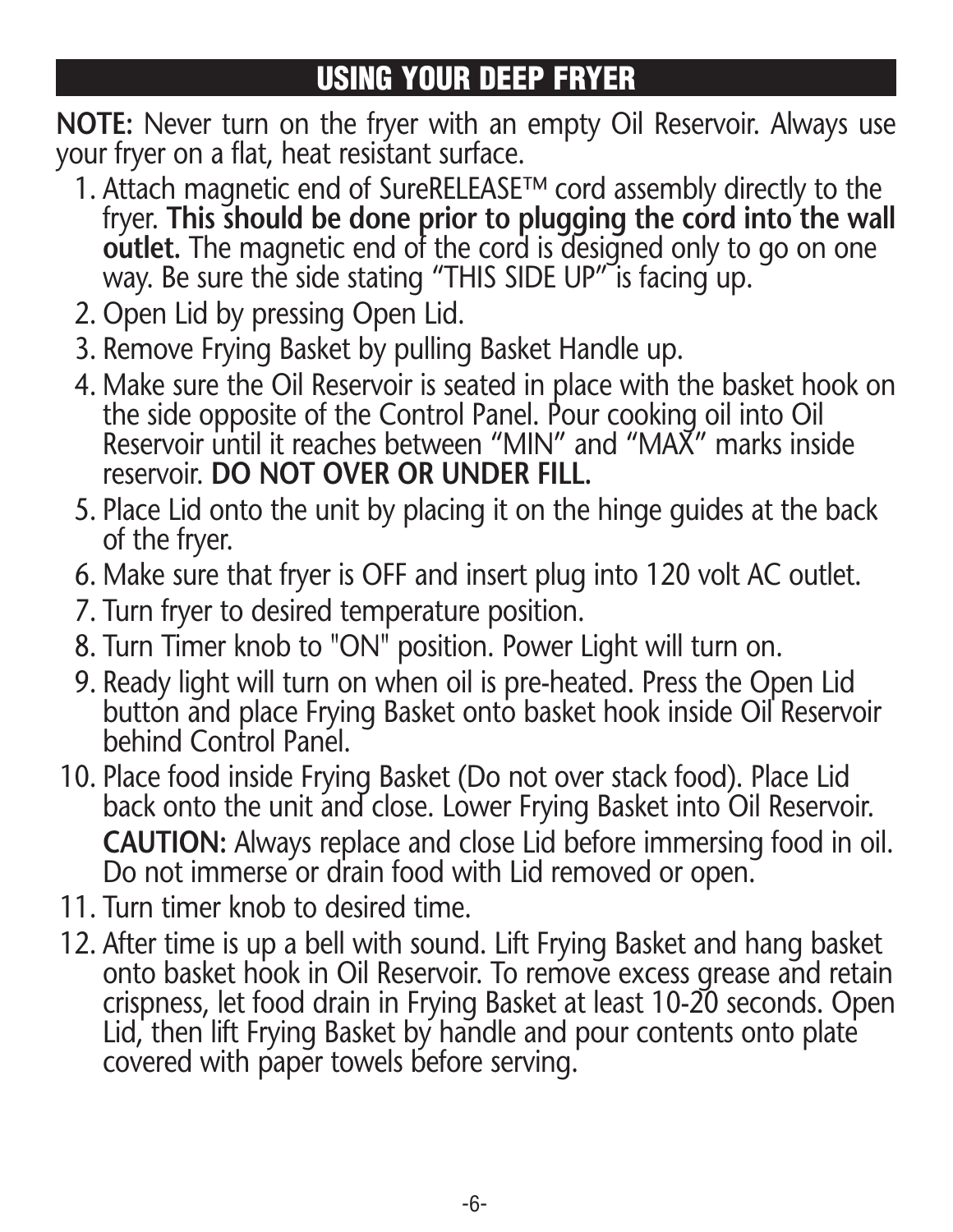### **USING YOUR DEEP FRYER (CONT.)**

13. When finished cooking, make sure fryer is in OFF position. **WARNING: DO NOT USE SureRELEASE™ POWER CORD SYSTEM TO DISCONNECT THE FRYER. ALWAYS DISCONNECT PLUG FROM WALL OUTLET FIRST TO DISCONNECT FRYER.** Use only Model #PL1215 magnetic cord set with this product. The use of any other magnetic cord set may cause fire, electric shock, or injury. **CAUTION:** The SureRELEASE™ Power Cord is only for accidental disconnection and is not to be removed during normal operation. If the cord becomes disconnected, the user should immediately unplug the cord set from the wall outlet, then reconnect the magnetic cord to the deep fryer.

### **CARE AND CLEANING**

#### **WARNING: Always turn control to OFF then disconnect plug from wall outlet BEFORE disconnecting BREAK-AWAY CORD. CAUTION:**

- Do not immerse cord sets in water or any liquids.
- Do not attempt to defeat the detachable magnetic SureRELEASE™ Cord system by trying to permanently attach cord set to product.
- Do not stick pins or other sharp objects in holes on magnetic cord set.
- Do not use any type of steel wool to clean magnetic contacts. **NOTE:** Make sure fryer has cooled before cleaning.
- 1. Turn unit off.
- 2. Unplug from outlet and allow unit to cool completely.
- 3. Remove SureRELEASE™ magnetic cord from the fryer socket.
- 4. Remove the Lid.
- 5. Open the Filter Cover and remove the Filters.
- 6. Remove Frying Basket. Wash the Frying Basket in the dishwasher with hot soapy water. Rinse and towel dry carefully.
- 7. Lift Control Panel up from the front of the fryer.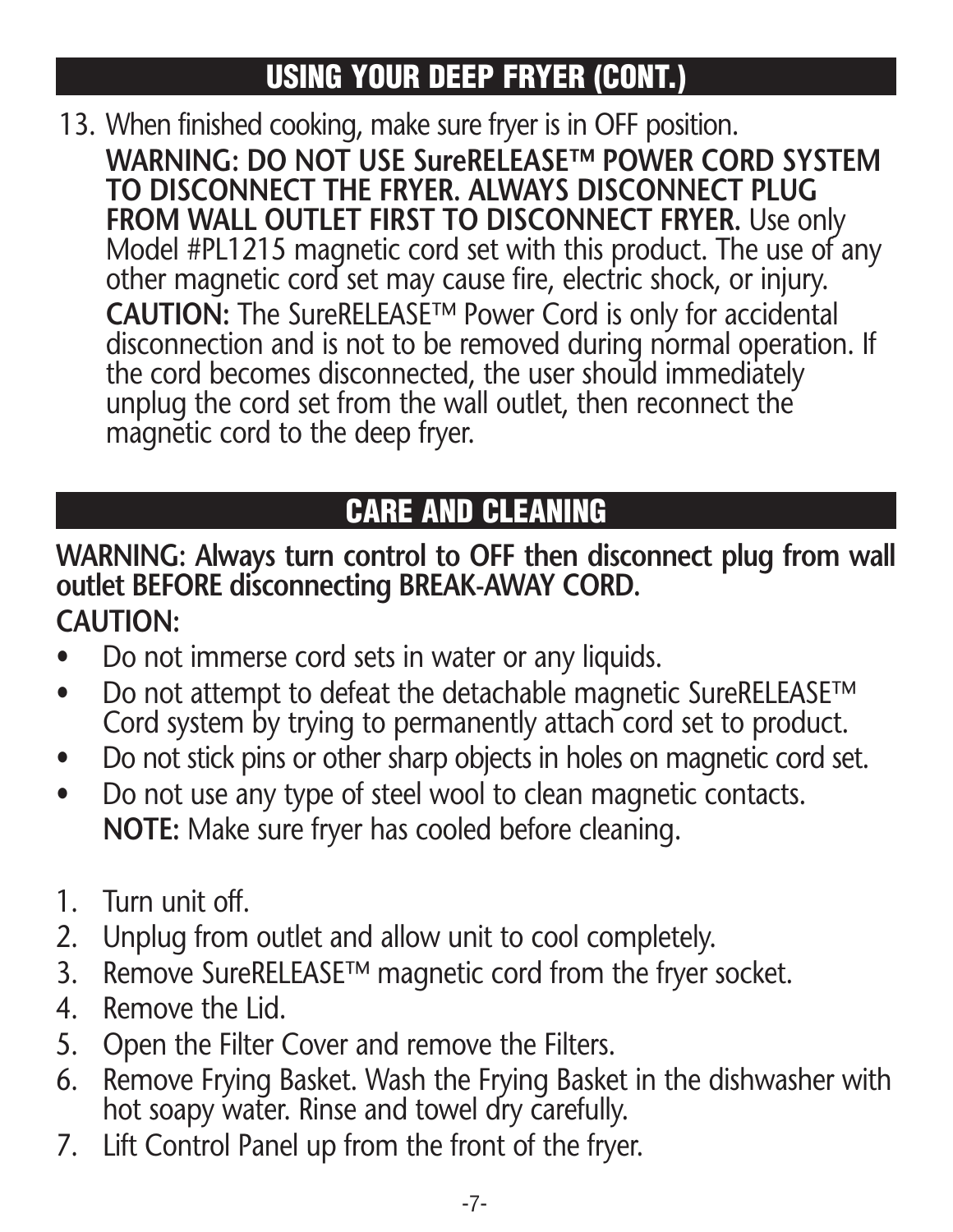### **CARE AND CLEANING (CONT.)**

- 8. Carefully lift Oil Reservoir straight up out of the exterior housing by holding the rim of the bowl. Store in an airtight container. See Tips for Oil Use and Storage. Oil Reservoir is also dishwasher safe. **WARNING:** Do not remove Oil Reservoir until the unit has cooled and is unplugged.
- 9. Remove power strip from the interior of the back of the fryer.
- 10. Remove Condensation Trap from the back of the fryer. **NOTE:** This trap will collect any water that has been condensed on the inside of the Lid when the Lid is opened after frying. Remember to empty and clean the Condensation Trap after each use. To clean simply rinse with warm water and dry.
- 11. The Basket, Lid, Oil Reservoir, Housing and Condensation Trap are dishwasher safe. Dry all parts thoroughly after cleaning.
- 12. The Control Panel and Power Strip should never be immersed in water or other liquids. Gently clean the outer surface of the Control Panel with a damp cloth containing mild soap solution or plain water.
- 13. Ensure that both the Lid and Oil Reservoir are completely dry after washing and before use.
- 14. Insert the Power Strip back into fryer Housing.
- 15. Insert Bowl back into housing.
- 16. Insert Control Panel into front of the unit.
- 17. Place Basket into Bowl.
- 18. Put Filters back into Lid and put Cover on.
- 19. Replace and close lid.

#### **REPLACING AND CLEANING FILTERS**

- 1. Open the Filter Cover and remove filters.
- 2. Foam White Grease Filter may be washed in hot soapy water. Allow to air dry.
- 3. Clean the inside of the cover with a damp soapy sponge. Rinse and dry thoroughly.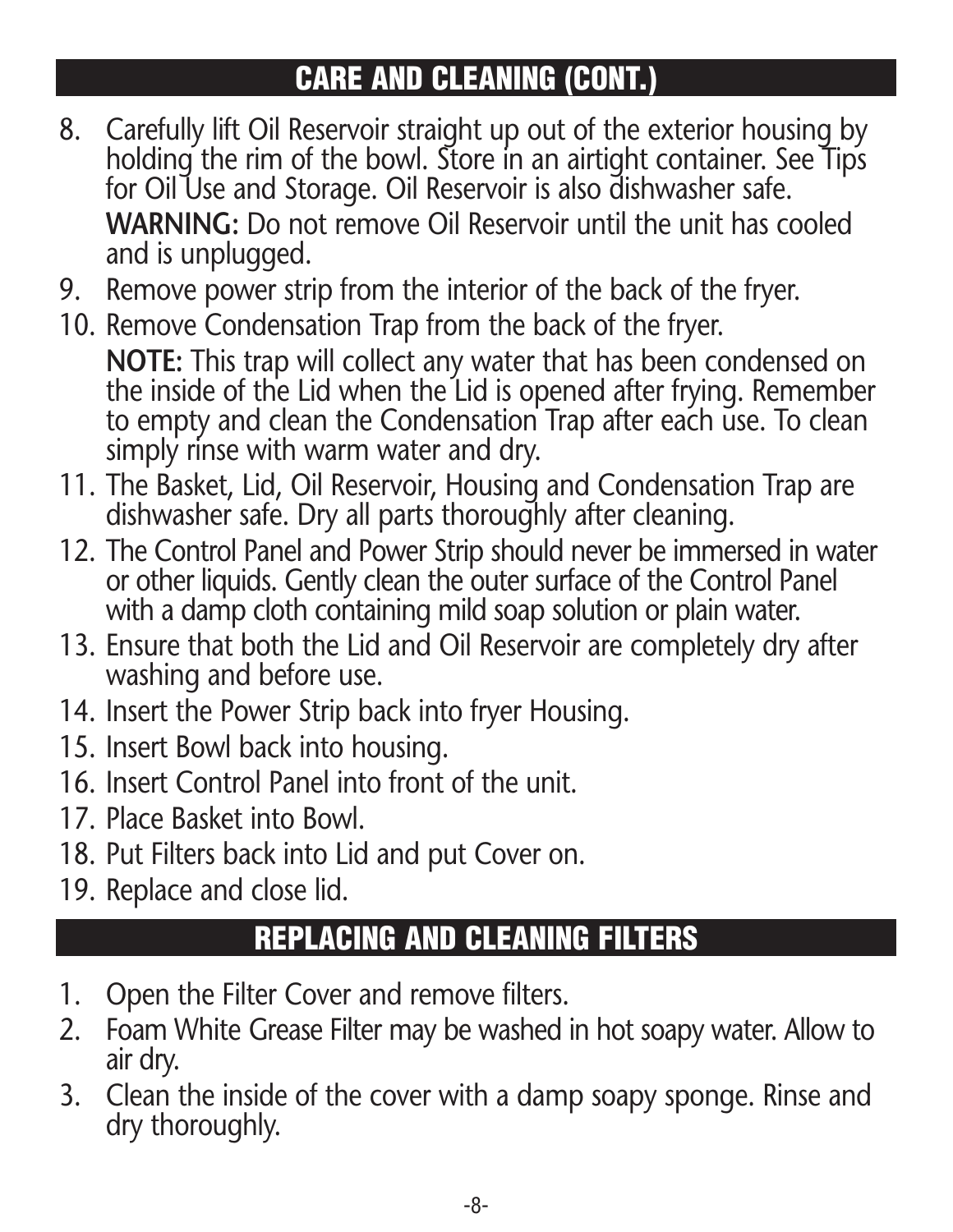#### **REPLACING AND CLEANING FILTERS (CONT.)**

4. Place clean white Grease Filter on Lid, followed by Black Charcoal Odor Filter, then replace Filter Cover.

**NOTE:** For replacement Charcoal Odor or Grease Filter, order through our website at **www.rivalproducts.com** or by mailing a check for \$7.99 plus \$6.00 for shipping and handling (MA add 5% sales tax and TX add appropriate sales tax) payable to:

> **Rival P.O Box 769 Milford, MA 01757-0769**

#### **FRYING TIME AND TEMPERATURE**

The frying times in this chart are a guide and should be adjusted to suit the different quantities or thickness of food and to suit your own taste.

Preheat time is 7-10 minutes for fryer to reach desired temperature. (Ready light will cycle On/Off during frying as temperature fluctuates due to food load.)

| <b>FOOD</b>             | <b>TEMP.</b><br><b>SETTING</b> | <b>TIME</b><br>(MINUTES) |
|-------------------------|--------------------------------|--------------------------|
| Chicken Strips          | $375^{\circ}$ F                | $5 - 8$                  |
| Chicken Pieces, Bone-In | 360°F                          | 15-20                    |
| Fish, Battered          | 340°F                          | $8 - 10$                 |
| French Fries, Frozen    | $375^{\circ}F$                 | $3 - 5$                  |
| <b>Fritters</b>         | $375^{\circ}F$                 | $2 - 4$                  |
| <b>Onion Rings</b>      | 375°F                          | $3 - 5$                  |
| Shrimp, Breaded         | $375^{\circ}F$                 | $2 - 4$                  |

**NOTE:** Prepackaged frozen cooked chicken may cook faster than above time.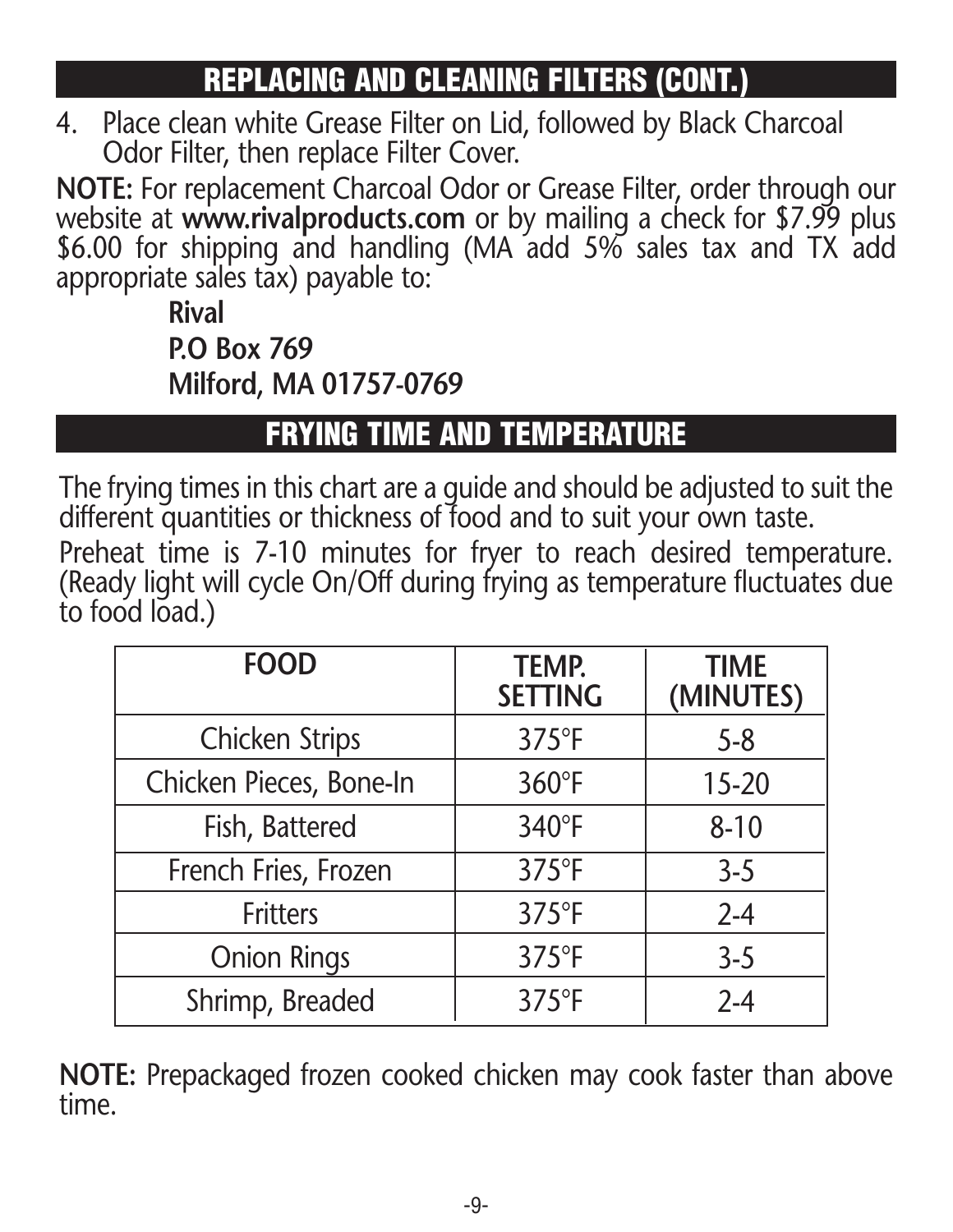#### **TIPS FOR OIL USE AND STORAGE**

- Do not use seasoned or flavored oil such as walnut, olive oil, lard or drippings because they have a low smoke point. Use blended vegetable oil, pure corn oil, sunflower oil, soybean oil or grape seed oil (canola oil) because these oils have a high smoke point. Peanut oil is not recommended because it impacts the flavor greatly.
- Oils should never be mixed when deep frying.
- High heat, water and burnt food particles break down the oil's smoke point.
- Replace oil if you notice:
	- Excessive smoking at normal temperatures
	- Strong oil discoloration
	- A rancid smell
	- Excessive foaming around the frying food
- Oil darkens with use because the oil and food molecules burn when subjected to high/prolonged heat. The more you use an oil, the more slowly it will pour. Its viscosity changes because of changes to the oil's molecular structure. When smoke appears on the oils' surface before the temperature reaches  $375^{\circ}$ F, your oil will not longer deep-fry effectively.
- When frying foods with strong flavor and/or aroma like fish or chicken, use the oil only once.
- Filtering the oil with a cooking oil filter or fine-mesh strainer can keep it fresher. Although storing oil in a refrigerator may extend the life of the oil, this should never be done. This process of chilling oil then brining the oil to room temperature causes excessive splattering during the heat up process.
- Store the covered oil in a cool dark place, for up to three months. Check the oil before using for color, smell, or excessive foaming. Discard the oil if it shows any of these qualities.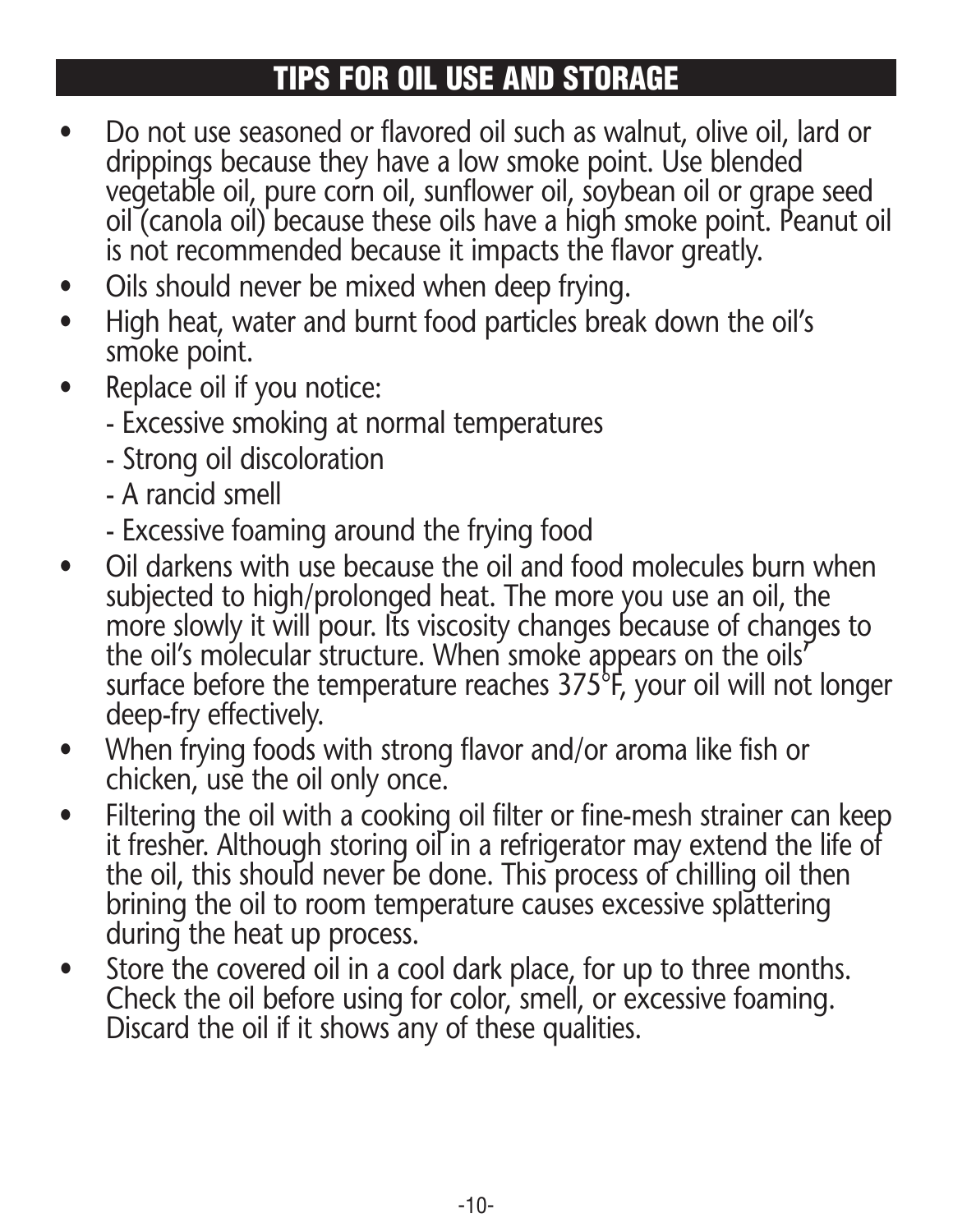### **TROUBLE SHOOTING**

| <b>PROBLEM</b>              | <b>CAUSE</b>                                                                  | <b>SOLUTION</b>                                                                                         |
|-----------------------------|-------------------------------------------------------------------------------|---------------------------------------------------------------------------------------------------------|
| Fryer not<br>operating      | <b>Control Panel Assembly</b><br>not seated                                   | <b>Reinstall Control Panel</b><br>Assembly                                                              |
|                             | Power Strip not in<br>correctly                                               | Reinstall Power Strip                                                                                   |
|                             | Not turned ON                                                                 | Turn to ON                                                                                              |
|                             | Not plugged in                                                                | Insert plug into outlet                                                                                 |
|                             | Outlet not energized                                                          | Check fuses or circuit<br>breaker                                                                       |
|                             | Over heat device<br>activated                                                 | Unplug unit and allow to<br>cool. Then press the reset<br>button on the back of<br><b>CONTROL PANEL</b> |
| Oil spills over             | Oil reservoir over filled<br>Too much water in food<br>Food batches too large | Remove excess oil (when cool)<br>Dry food with towel<br>Use less food in basket                         |
| Food greasy<br>or not crisp | Food batches too large<br>Oil temperatures too low<br>Using wrong type of oil | Use less food in basket<br>Increase oil temperature<br>Use good vegetable oil<br>(See Tips for Oil Use) |
| Unpleasant<br>smell         | Oil not fresh                                                                 | Replace oil                                                                                             |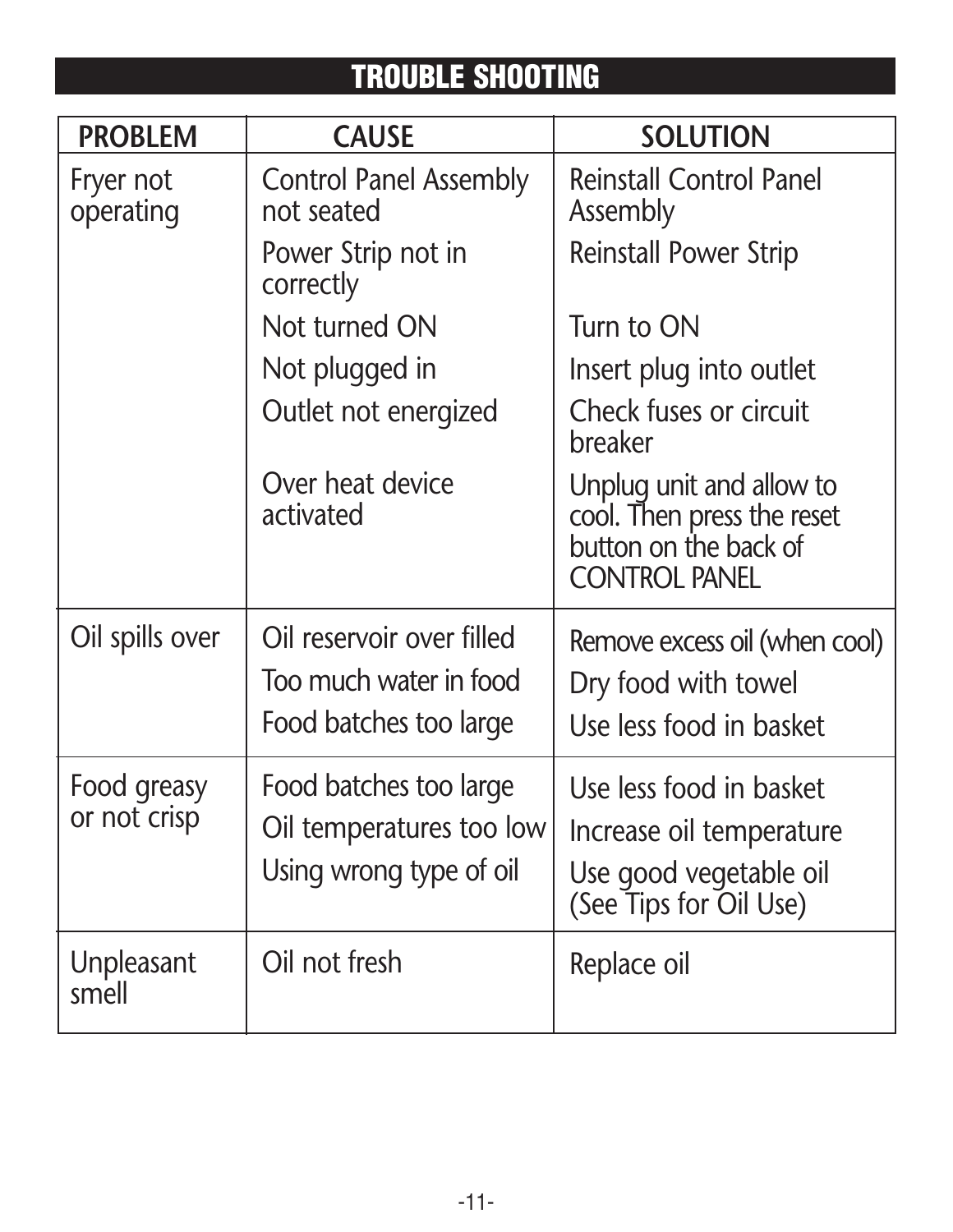## **RECIPES**

### **APPLE FRITTERS**

3 cups all-purpose flour 4 tablespoons cooking oil 2 teaspoons baking powder 1 teaspoon vanilla extract  $1/2$  teaspoon salt Juice of 1 orange  $(1/3 \text{ cup})$ 1 cup sugar 1 cup chopped apple 1 egg, lightly beaten

Preheat oil to 375° F. Combine flour, baking powder, salt and sugar; set aside. Combine egg, cooking oil and vanilla. Combine dry and liquid ingredients and stir to blend thoroughly. Add orange juice and apple and mix well. Add teaspoon of combined mixture to raised frying basket. Close Lid and lower basket into oil. Fry for about 2 minutes until crisp and brown. Remove basket from oil and drain. Open Lid and place on a plate covered with paper towel to absorb the excess oil. Dust with powdered sugar or a mixture of granulated sugar and cinnamon; serve at once.

#### **BEER BATTER FOR FISH OR CHICKEN**

1 teaspoon salt 3⁄4 cup flat beer

2 eggs (separated) 2 and  $\frac{1}{4}$  teaspoon ground black pepper 1 tablespoon oil or butter 11/3 cup all-purpose flour

Preheat oil to 375° F. Beat egg yolks with oil/butter, salt and pepper. Alternately add the beer and flour to mixture. Beat ingredients well and refrigerate for 3 to 12 hours. When you are ready to use mixture, carefully fold in 2 stiffly beaten egg whites. Pat fish or boneless chicken breasts. Coat lightly with flour then dip into beer batter. Place fish in raised fryer basket. Close Lid and lower basket into oil. Fry for 3 minutes or until golden brown. Fry chicken 5 - 8 minutes until brown and fully cooked. Remove basket from oil and drain. Open Lid and place on a plate covered with paper towels to absorb excess oil.

#### **DEEP FRIED CHICKEN**

1 fryer chicken (21/2 lbs.), cut up 1/4 teaspoon salt 11⁄2 cup all-purpose flour 11⁄4 cup milk 1 teaspoon seasoned salt

Preheat oil to 375° F. Combine flour and seasonings. Dip chicken pieces in flour, then milk, then flour again. Fry for 20 minutes or until golden brown and done.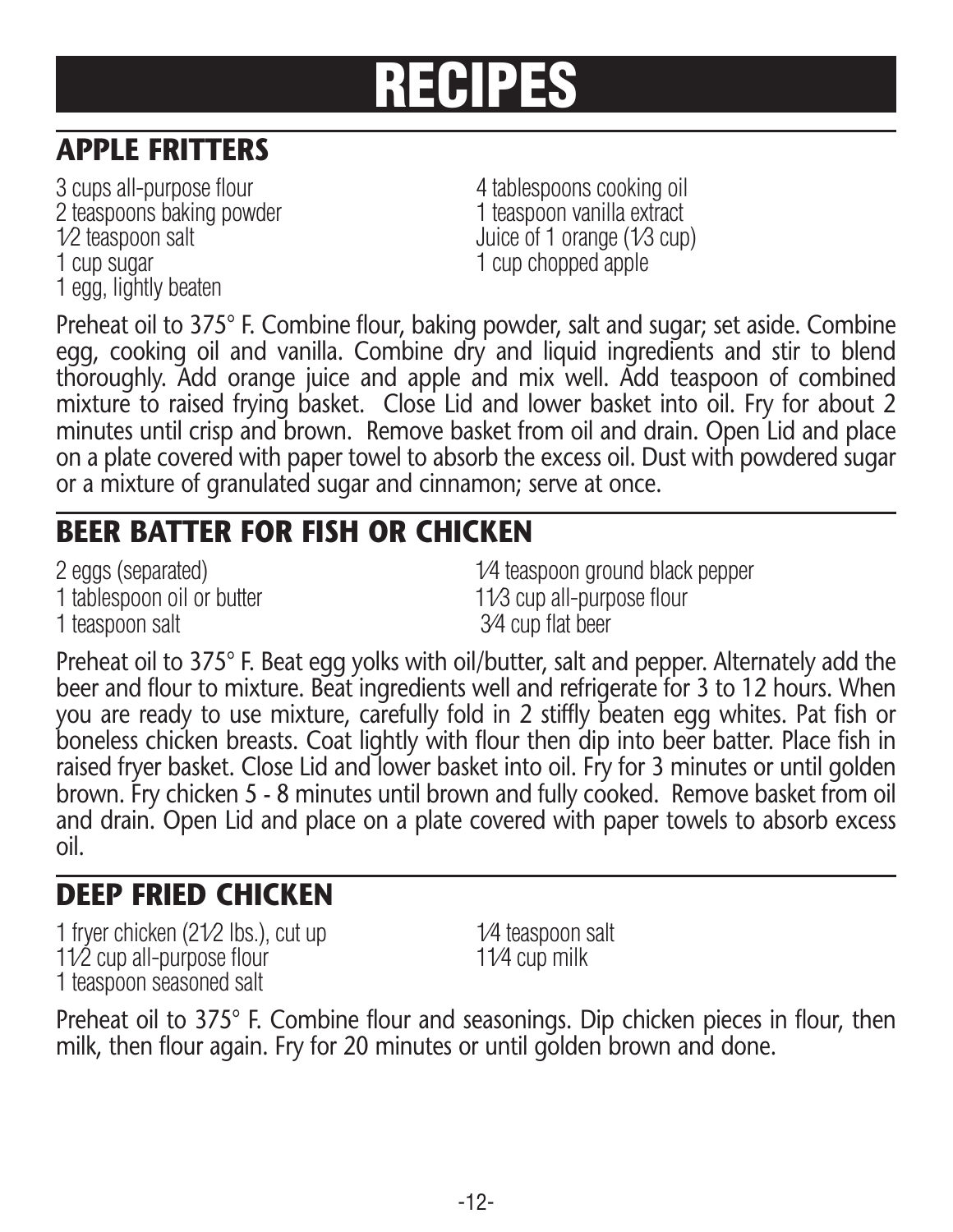# **RECIPES**

#### **CHICKEN KIEV**

4 whole boneless, skinless chicken breasts 1 stick butter or margarine 1 tablespoon chopped onion 1/2 cup flour 1 tablespoon chopped parsley 1 egg, beaten 11⁄2 teaspoon salt 1 cup fine, dry bread crumbs

Preheat oil to 375° F. Place chicken breasts between two pieces of plastic wrap. Pound with wooden mallet to flatten to 1⁄4-inch thick. Remove plastic. Combine onion, parsley and salt and sprinkle on chicken. Cut butter into 8 pieces. Place a piece of butter on seasoned chicken toward one end. Roll as jelly roll, starting at end with butter, tucking in sides of meat. Press to seal well. Secure with toothpicks. Dust with flour, dip in beaten egg, then roll in bread crumbs. Chill rolls of chicken thoroughly (at least one hour).Place rolled chicken in a single layer in fry basket. Lower and cook 5 minutes or until brown. To test for doneness, remove a piece of chicken from the oil. When fork can be inserted with ease, chicken is done.

#### **QUICK DOUGHNUTS**

Refrigerated can of biscuits 1⁄2 cup sugar 2 tablespoons ground cinnamon

Preheat oil to 375° F. Take each biscuit and flatten slightly with palm of hand. With finger, punch holes in center of each biscuit to shape into doughnuts. Place into raised frying basket. Close Lid and lower basket into oil. Fry for 2 minutes turning once. Remove basket from oil and drain. Open Lid and place on a plate covered with paper towels to absorb excess oil. doughnut in mixture of cinnamon and sugar. Serve warm.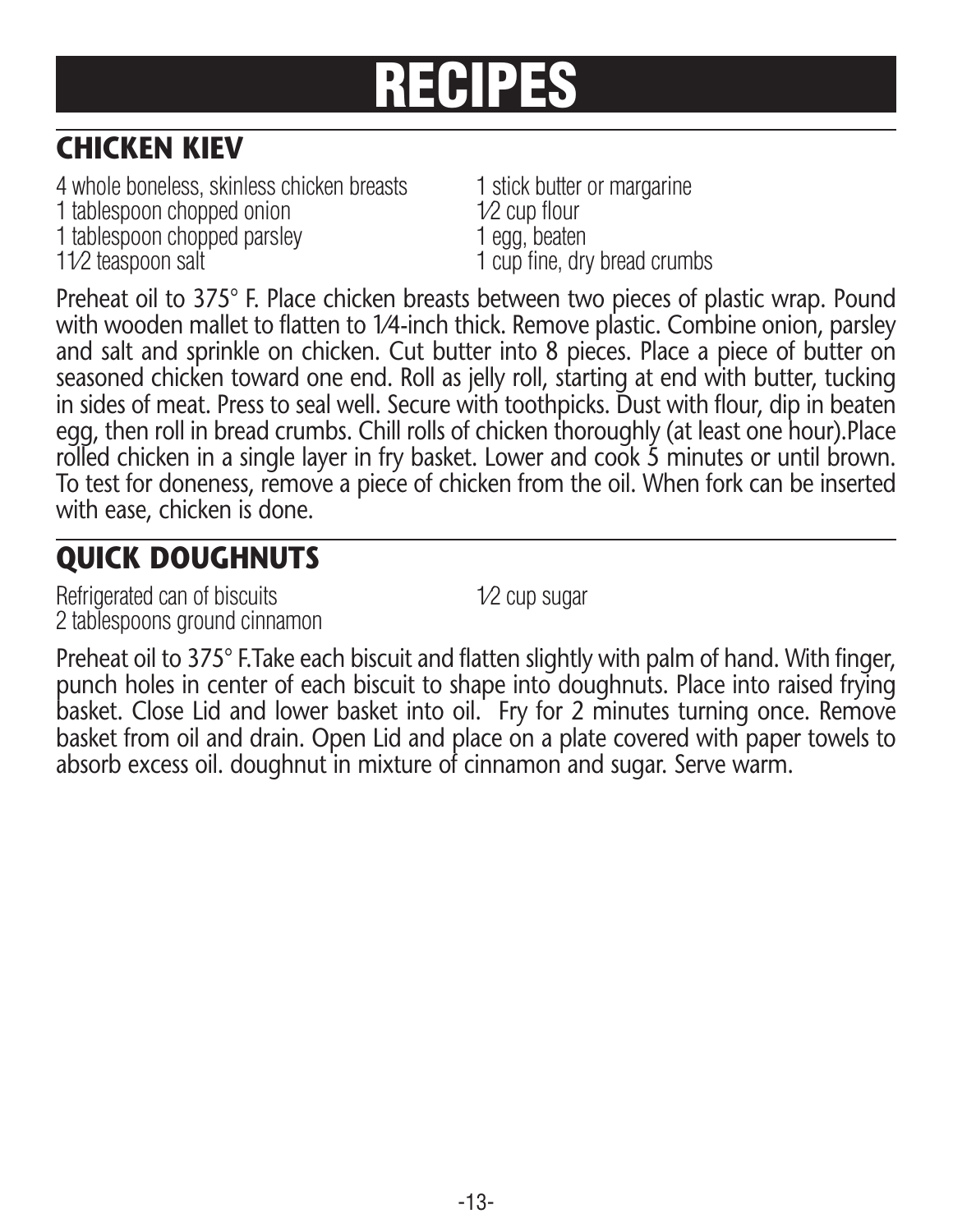### **NOTE**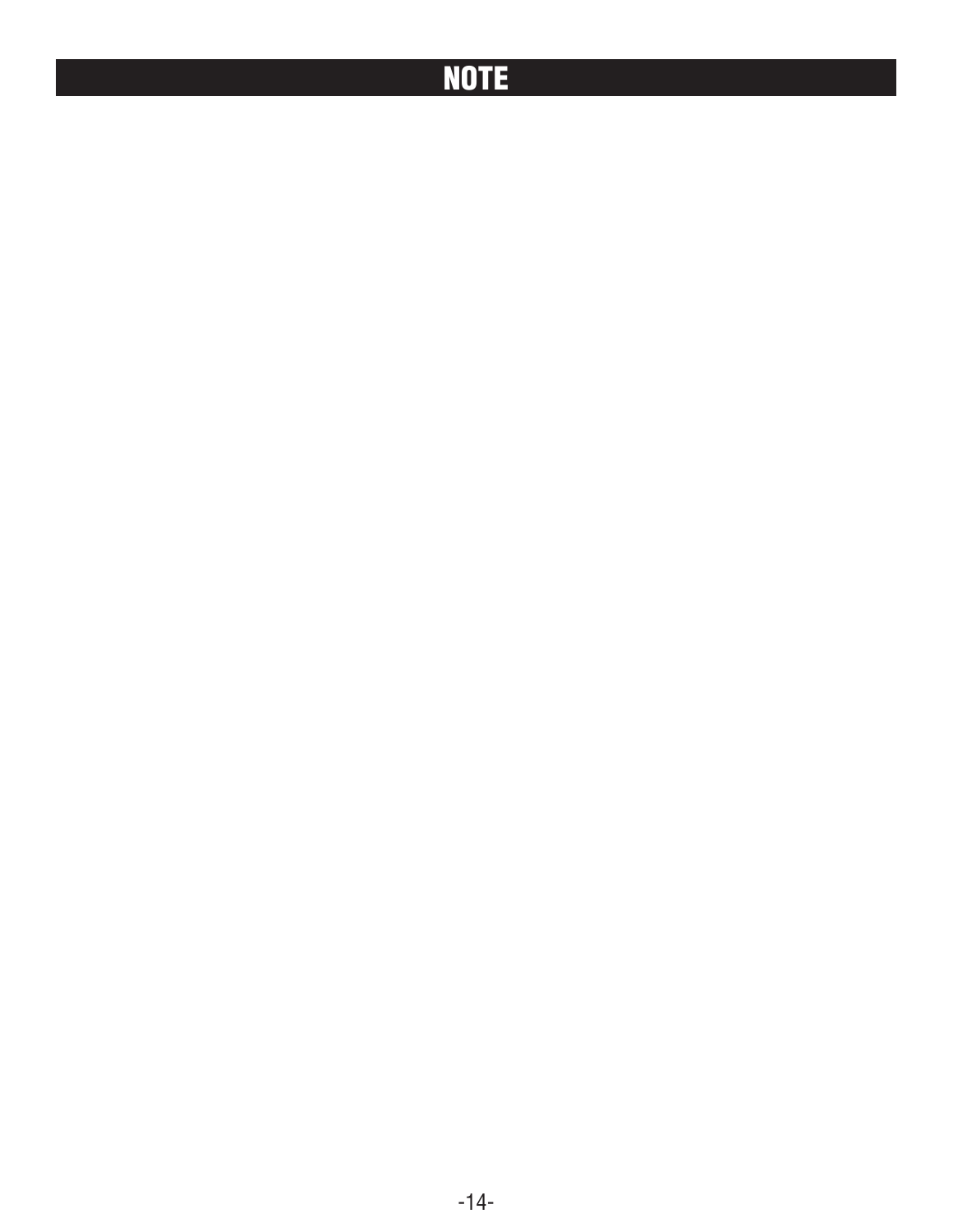#### **NOTE**